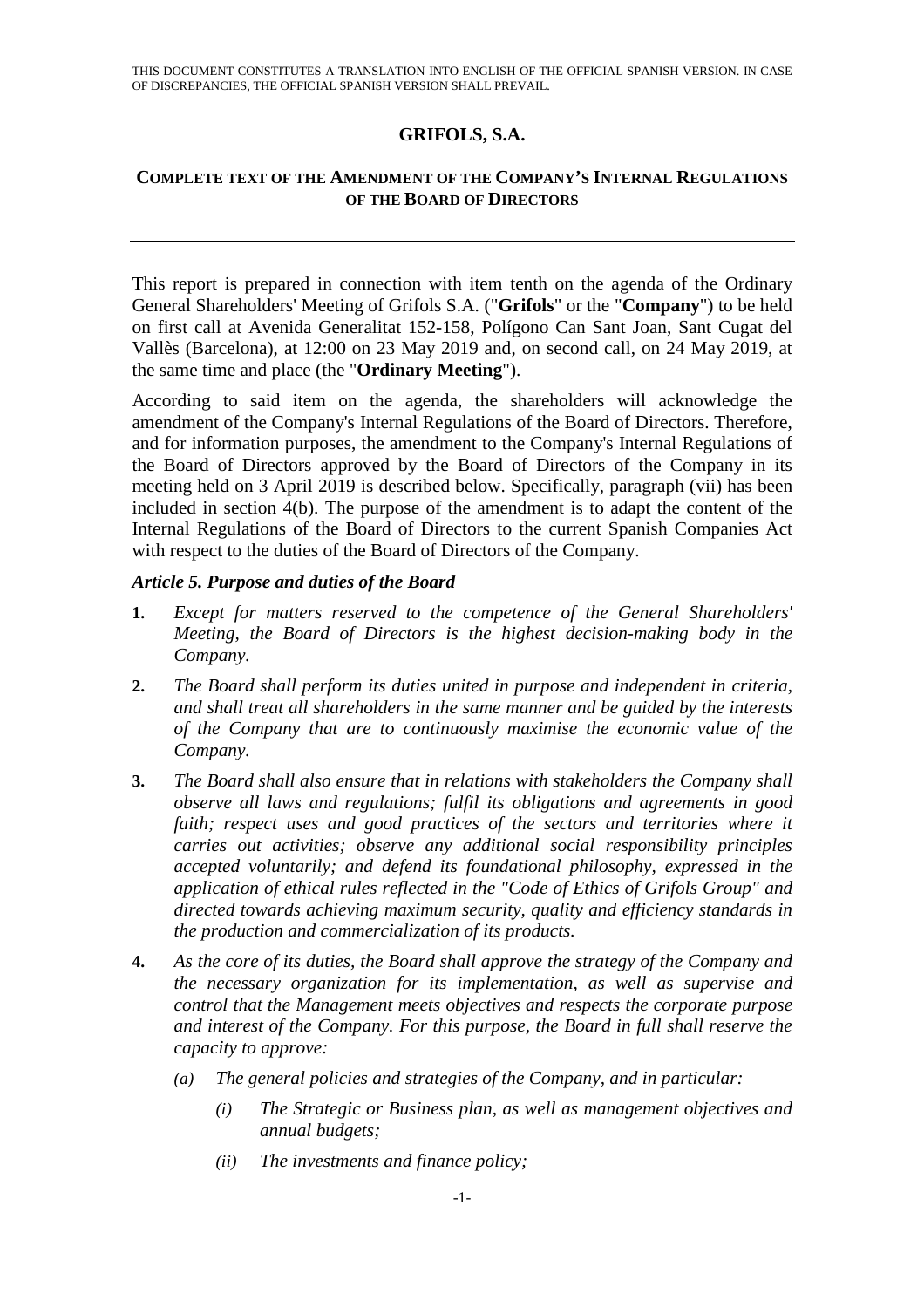- *(iii) The definition of the Group's structure;*
- *(iv) The corporate governance policy;*
- *(v) The corporate liability policy;*
- *(vi) Top management remuneration and performance evaluation;*
- *(vii) Risk control and management policy, as well as periodic monitoring of internal information and control systems;*
- *(viii) The dividend policy and the own shares policy, and particularly their limitations.*
- *(b) The following decisions:* 
	- *(i) On the proposal of the Company's Chief Executive Officer, the appointment and eventual resignation of the directors, as well as their indemnity clauses;*
	- *(ii) A contract entered into between the member of the Board of Directors appointed Chief Executive Officer, or who has been given executive duties, and the Company, detailing all the concepts for which said member can receive remuneration for performing executive duties;*
	- *(iii) The determination of the remuneration to be perceived by each director in its condition as such, as well as the determination of the additional remuneration of the directors for the performance of executive duties and the terms and conditions that should be observed in their contracts, in accordance with the Law and the directors' remuneration policy approved by the General Shareholders Meeting;*
	- *(iv) Financial information that the Company should make public periodically due to its being listed on the stock market;*
	- *(v) All types of investments or transactions that, due to their high amount or special characteristics, are of a strategic nature, except if their approval corresponds to the General Shareholders' Meeting;*
	- *(vi) The creation or acquisition of shareholding in special purpose entities or domiciled in countries or territories considered tax havens, as well as any other transactions or operations of a similar nature that, due to their complexity, could damage the transparency of the Group.*
	- *(vii) Monitoring the drafting and reporting process of the financial information and the management report, which shall include, when appropriate, the mandatory non-financial information, and present recommendations or proposals to the Board of Directors, aimed at safeguarding its integrity.*
- *(c) Transactions that the Company enters into with Directors, major shareholders or shareholders represented on the Board, or with related parties ("related party transactions").*

*However, this authorization form the Board will not be required in third party transactions that simultaneously fulfil the following three conditions:* 

*1st. Those which are entered into according to agreements where the conditions are standard and are applied en masse to many clients;*